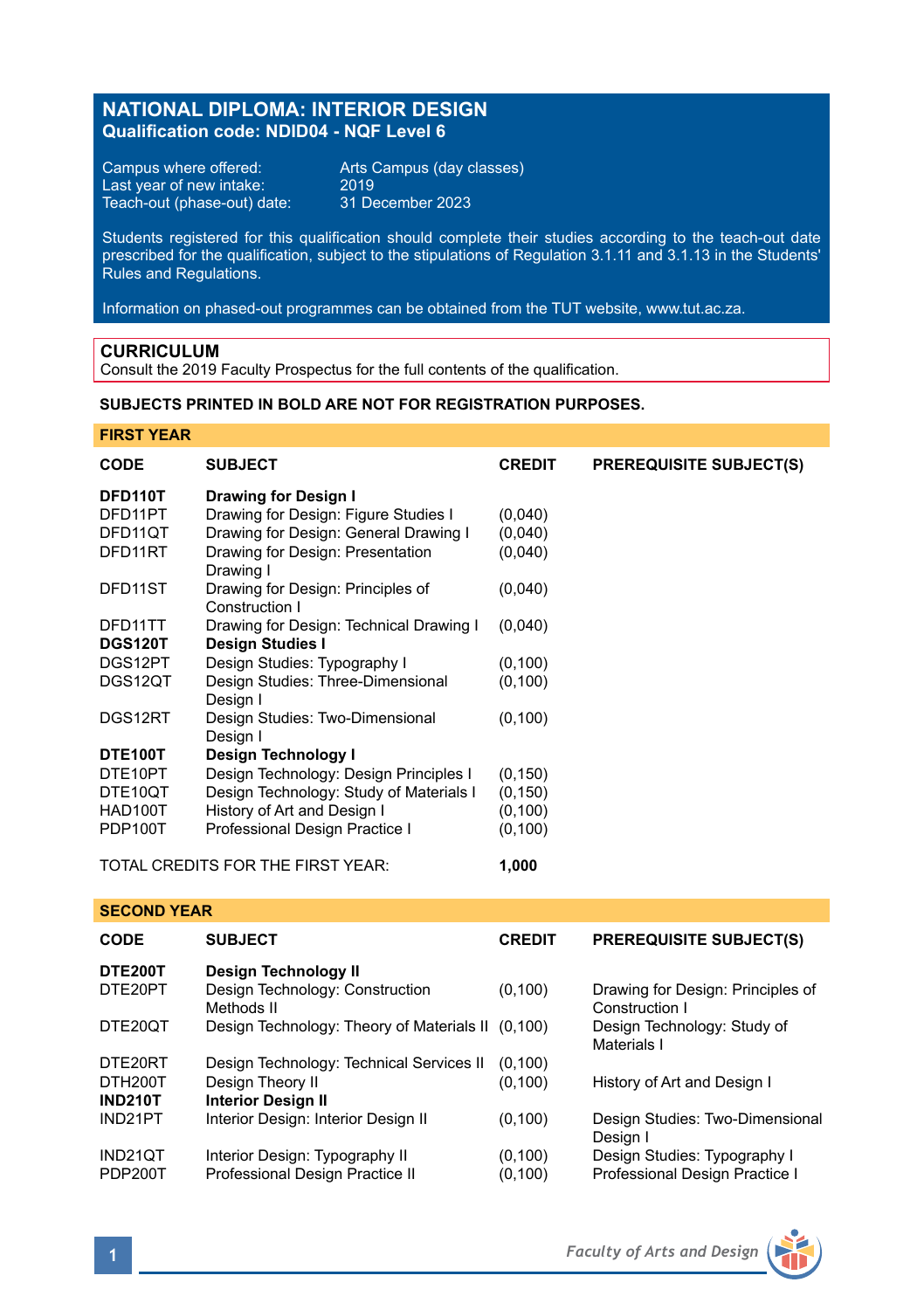| <b>PMH200T</b>                              | <b>Presentation Methods II</b>                                                        |                    |                                                                                               |
|---------------------------------------------|---------------------------------------------------------------------------------------|--------------------|-----------------------------------------------------------------------------------------------|
| PMH <sub>20</sub> PT                        | Presentation Methods: Model Building II                                               | (0,075)            | Design Studies: Three-<br>Dimensional Design I<br>Design Studies: Two-Dimensional<br>Desian I |
| PMH <sub>20</sub> QT                        | Presentation Methods: Presentation<br>Drawing II                                      | (0.075)            | Drawing for Design: Presentation<br>Drawing I<br>Design Studies: Two-Dimensional<br>Desian I  |
| PMH <sub>20RT</sub><br>PMH <sub>20</sub> ST | Presentation Methods: Photography II<br>Presentation Methods: Technical<br>Drawing II | (0,075)<br>(0,075) | Drawing for Design: Technical<br>Drawing I                                                    |
| TOTAL CREDITS FOR THE SECOND YEAR:          |                                                                                       | 1.000              |                                                                                               |

### **THIRD YEAR**

| <b>CODE</b>                       | <b>SUBJECT</b>                                     | <b>CREDIT</b> | <b>PREREQUISITE SUBJECT(S)</b>                    |
|-----------------------------------|----------------------------------------------------|---------------|---------------------------------------------------|
| DTE300T                           | Design Technology III                              |               |                                                   |
| DTE30PT                           | Design Technology: Construction<br>Methods III     | (0,084)       | Design Technology: Construction<br>Methods II     |
| DTE30OT                           | Design Technology: Theory of Materials III (0,083) |               | Design Technology: Theory of<br>Materials II      |
| DTE30RT                           | Design Technology: Technical Services III (0,083)  |               | Design Technology: Technical<br>Services II       |
| DTH300T                           | Design Theory III                                  | (0, 100)      | Design Theory II                                  |
| IDG300T                           | Interior Design Practice III                       | (0,100)       |                                                   |
| <b>IND310T</b>                    | Interior Design III                                | (0, 250)      | Interior Design II                                |
| PDP300T                           | Professional Design Practice III                   | (0, 100)      | Professional Design Practice II                   |
| <b>PMH300T</b>                    | <b>Presentation Methods III</b>                    |               |                                                   |
| PMH30PT                           | Presentation Methods: Model Building III           | (0.066)       | Interior Design II                                |
|                                   |                                                    |               | Presentation Methods: Model<br><b>Building II</b> |
| PMH30QT                           | Presentation Methods: Presentation                 | (0,067)       | Interior Design II                                |
|                                   | Drawing III                                        |               | <b>Presentation Methods:</b>                      |
|                                   |                                                    |               | <b>Presentation Drawing II</b>                    |
| PMH30RT                           | Presentation Methods: Photography III              | (0,067)       | Presentation Methods:<br>Photography II           |
| TOTAL CREDITS FOR THE THIRD YEAR: |                                                    | 1,000         |                                                   |
|                                   | TOTAL CREDITS FOR THE QUALIFICATION:               | 3,000         |                                                   |

## **SUBJECT INFORMATION (OVERVIEW OF SYLLABUS)**

The syllabus content is subject to change to accommodate industry changes. Please note that a more detailed syllabus is available at the department or in the study guide that is applicable to a particular subject. At time of publication, the syllabus content was defined as follows:

# **D**

### **DESIGN STUDIES: THREE-DIMENSIONAL DESIGN I (DGS12QT) PRACTICAL EVALUATION** *(Subject custodian: Department of Interior Design)*

Introduction to materials and techniques for scale model building. Building of small-scale models of interiors. Includes practical presentations. (Total tuition time: ± 68 hours)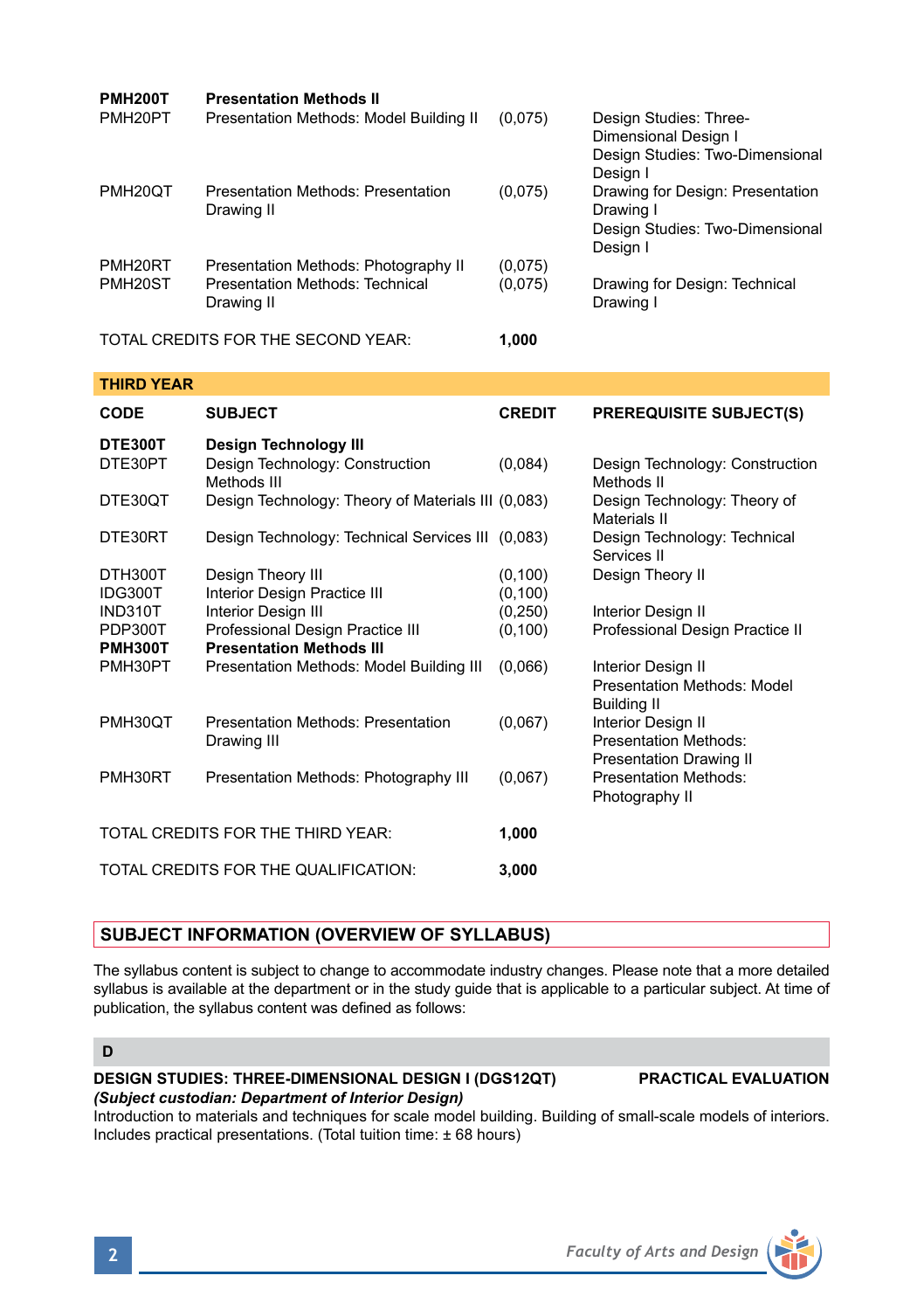# *(Subject custodian: Department of Interior Design)*

Exposure to two-dimensional and three-dimensional space as a starting point for interior design. (Total tuition time: ± 272 hours)

# **DESIGN STUDIES: TYPOGRAPHY I (DGS12PT) PRACTICAL EVALUATION**

*(Subject custodian: Department of Interior Design)* Basic insight into various traditional categories of typography is gained through two-dimensional design. Various typefaces and fonts are used to develop solutions for design related problems. (Total tuition time:  $+ 136$  hours)

### **DESIGN TECHNOLOGY: CONSTRUCTION METHODS II (DTE20PT) PRACTICAL EVALUATION** *(Subject custodian: Department of Interior Design)*

Students' theoretical knowledge of building and finishing materials for interior and display designs is expanded. This knowledge is required for practical application in construction work through detailed technical and construction drawings. (Total tuition time: ± 34 hours)

### **DESIGN TECHNOLOGY: CONSTRUCTION METHODS III (DTE30PT) PRACTICAL EVALUATION** *(Subject custodian: Department of Interior Design)*

Students' theoretical knowledge of building and finishing materials for interior and display designs is expanded. This knowledge is required for practical application in construction work through detailed technical and construction drawings. Construction solutions are aimed at multi-storey buildings. (Total tuition time: ± 51 hours)

### **DESIGN TECHNOLOGY: DESIGN PRINCIPLES I (DTE10PT) PRACTICAL EVALUATION** *(Subject custodian: Department of Interior Design)*

Knowledge and application of the principles of design. Understanding the psychology and theories that influence design. Includes written and practical presentations. (Total tuition time: ± 68 hours)

### **DESIGN TECHNOLOGY: STUDY OF MATERIALS I (DTE10QT) CONTINUOUS ASSESSMENT** *(Subject custodian: Department of Interior Design)*

The subject will cover an introduction to the different types of building materials and finishes. The interior design student should become familiar with and understand the properties of each of these materials in order to incorporate them in their designs. (Total tuition time: ± 51 hours)

### **DESIGN TECHNOLOGY: TECHNICAL SERVICES II (DTE20RT) CONTINUOUS ASSESSMENT DESIGN TECHNOLOGY: TECHNICAL SERVICES III (DTE30RT)** *(Subject custodian: Department of Interior Design)*

A study of the effects of natural environmental factors, such as humidity, heat, sound, air and light, on interior conditions. Students acquire knowledge of the services required in the interior environment, for example, sanitation, lighting, electricity, water supply and air-conditioning. (Total tuition time: ± 51 hours)

### **DESIGN TECHNOLOGY: THEORY OF MATERIALS II (DTE20QT) CONTINUOUS ASSESSMENT** *(Subject custodian: Department of Interior Design)*

This subject is aimed at expanding students' theoretical knowledge of building materials and finishes for interior and exterior exhibition designs. This knowledge will be applied practically in construction work through detailed technical and construction drawings. (Total tuition time: ± 51 hours)

### **DESIGN TECHNOLOGY: THEORY OF MATERIALS III (DTE30QT) CONTINUOUS ASSESSMENT** *(Subject custodian: Department of Interior Design)*

This subject is aimed at expanding students' theoretical knowledge of building materials and finishes for interior and exterior building spaces. This knowledge will be applied practically by means of specification documents and working drawing annotations. (Total tuition time: ± 51 hours)

# **DESIGN THEORY II (DTH200T) CONTINUOUS ASSESSMENT**

# *(Subject custodian: Department of Interior Design)*

Studies in the development and progression of interior design, from the Early Renaissance to Industrialised design. Includes written exams, written documentation and verbal presentation. (Total tuition time: ± 68 hours)

# **DESIGN STUDIES: TWO-DIMENSIONAL DESIGN I (DGS12RT) PRACTICAL EVALUATION**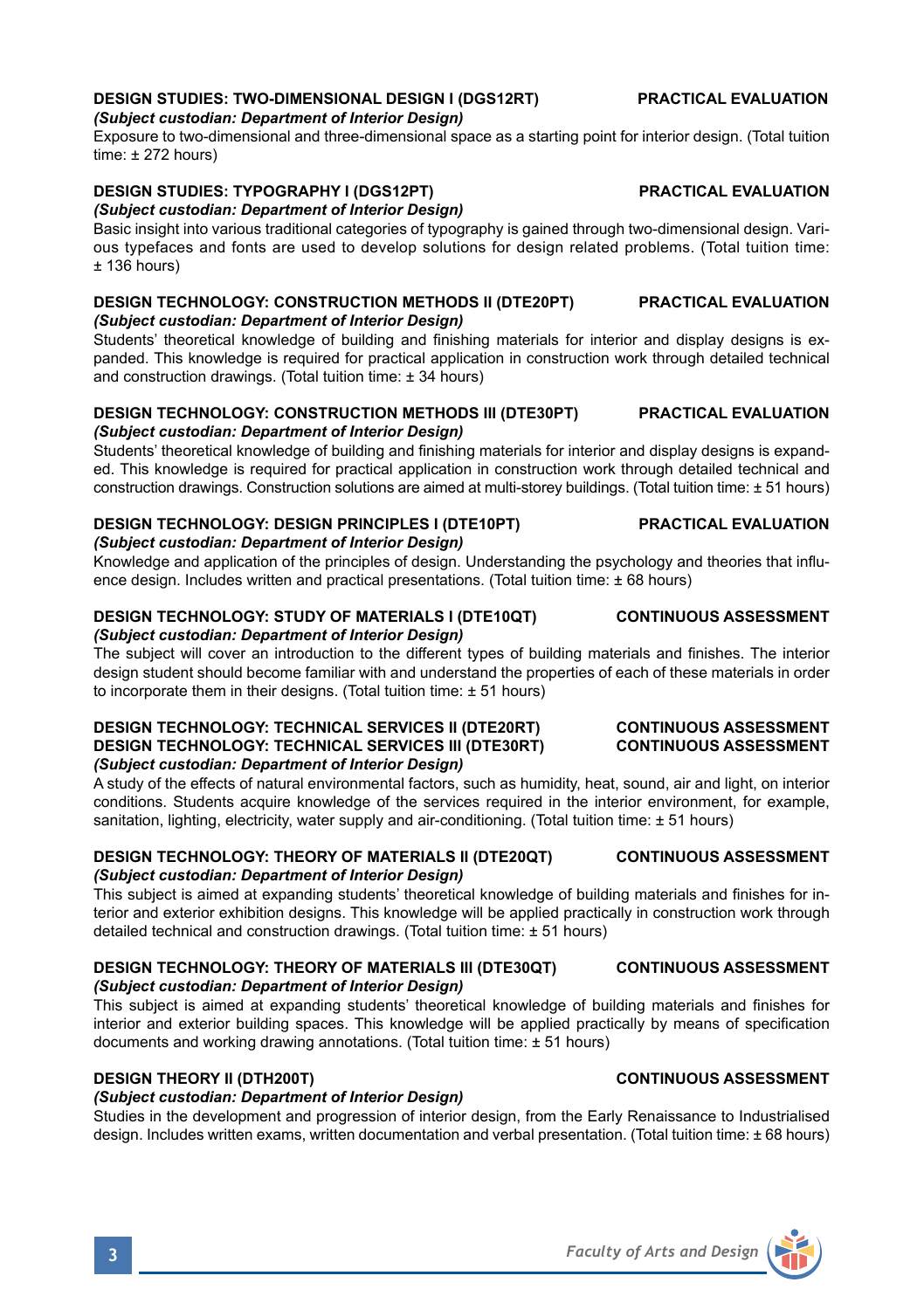### **DESIGN THEORY III (DTH300T) CONTINUOUS ASSESSMENT** *(Subject custodian: Department of Interior Design)*

Studies in the development and progression of interior design, from Post-Industrialisation to Contemporary design. Includes written exams, written documentation and verbal presentation. (Total tuition time: ± 68 hours)

# **DRAWING FOR DESIGN: FIGURE STUDIES I (DFD11PT) PRACTICAL EVALUATION**

*(Subject custodian: Department of Interior Design)*

Drawing of the human body for inclusion in interior design. (Total tuition time: ± 136 hours)

# **DRAWING FOR DESIGN: GENERAL DRAWING I (DFD11QT) PRACTICAL EVALUATION**

## *(Subject custodian: Department of Interior Design)*

General introduction to drawing skills, including line usage, composition, value and texture. (Total tuition time:  $±$  102 hours)

# **DRAWING FOR DESIGN: PRESENTATION DRAWING I (DFD11RT) PRACTICAL EVALUATION**

*(Subject custodian: Department of Interior Design)*

Drawing methods and techniques used for applying colour to two-dimensional and three-dimensional drawings in order to visually communicate a final design, concept or work of art. (Total tuition time: ± 136 hours)

# **DRAWING FOR DESIGN: PRINCIPLES OF CONSTRUCTION I (DFD11ST) PRACTICAL EVALUATION**

## *(Subject custodian: Department of Interior Design)*

An introduction to practical building construction. (Total tuition time: ± 68 hours)

# **DRAWING FOR DESIGN: TECHNICAL DRAWING I (DFD11TT) PRACTICAL EVALUATION**

# *(Subject custodian: Department of Interior Design)*

Planning and executing well laid-out drawings to facilitate an understanding of construction and design. (Total tuition time: ± 136 hours)

### **H**

# **HISTORY OF ART AND DESIGN I (HAD100T) CONTINUOUS ASSESSMENT**

*(Subject custodian: Department of Interior Design)* Studies in the development and progression of interior design, from early civilisations to Medieval design. Includes written exams, written documentation and verbal presentation. (Total tuition time: ± 68 hours)

### **I**

### **INTERIOR DESIGN III (IND310T) PRACTICAL EVALUATION** *(Subject custodian: Department of Interior Design)*

The student is exposed to the planning and design of interiors and exteriors for both commercial and residential buildings. This includes the installation of furniture, lighting, textures and surface finishes, as well as all technical services and working drawings. The execution of practical projects requires advanced research and design skills. (Total tuition time: ± 340 hours)

# **INTERIOR DESIGN PRACTICE III (IDG300T) PRACTICAL EVALUATION**

### *(Subject custodian: Department of Interior Design)*

The student is exposed to a working environment relating to all facets of the design field. Feedback on the practical experience as perceived by the student, as well as the employer, is obtained. This also involves role-playing in the different situations that the student may encounter in practice after graduation. (Total tuition time: ± 6 weeks per annum)

# **INTERIOR DESIGN: INTERIOR DESIGN II (IND21PT) PRACTICAL EVALUATION**

### *(Subject custodian: Department of Interior Design)*

The planning and design of interiors and exteriors for both public and private buildings. This includes the installation of accessories, furniture, lighting, textures and surface finishes, as well as all technical services, such as sanitation and air-conditioning. The design of window displays, exhibitions and shops. Final projects are taught to be presented in a visually pleasing manner and to industry standards. (Total tuition time: ± 408 practical hours)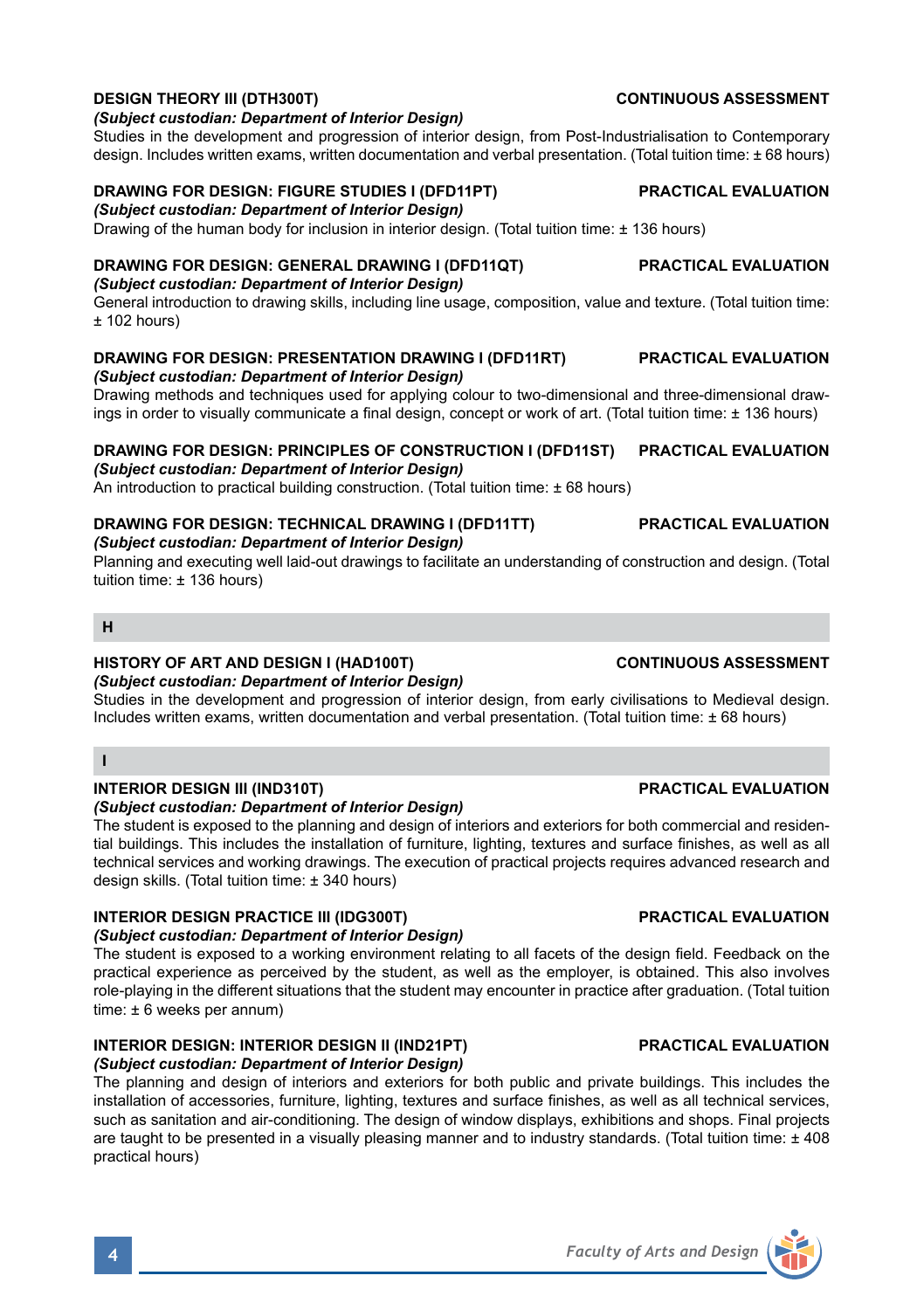# **INTERIOR DESIGN: TYPOGRAPHY II (IND21QT) PRACTICAL EVALUATION**

### *(Subject custodian: Department of Interior Design)*

Attention is paid to practical typographic design and the three-dimensional aspects of lettering. Basic insight into the various traditional categories of typography is gained through two-dimensional design. This knowledge is then applied in interior design. (Total tuition time: ± 86 hours)

# **P**

### **PRESENTATION METHODS: MODEL BUILDING II (PMH20PT) PRACTICAL EVALUATION** *(Subject custodian: Department of Interior Design)*

Scale models of design projects are built to show their layout and design. Students are equipped with thorough knowledge of materials and how to use them and with the skills to create surfaces and textures. (Total tuition time: ± 68 hours)

### **PRESENTATION METHODS: MODEL BUILDING III (PMH30PT) PRACTICAL EVALUATION** *(Subject custodian: Department of Interior Design)*

Scale models of design projects are built to show their layout and design. The execution of model building at third-year level requires advanced techniques. Students are therefore equipped with advanced knowledge of materials and how to use them and with the skills to create surfaces and textures. (Total tuition time: ± 68 hours)

# **PRESENTATION METHODS: PHOTOGRAPHY II (PMH20RT) PRACTICAL EVALUATION**

# *(Subject custodian: Department of Interior Design)*

Technical instruction in the use of the camera and other photographic equipment. (Total tuition time: ± 86 hours)

# **PRESENTATION METHODS: PHOTOGRAPHY III (PMH30RT) PRACTICAL EVALUATION**

### *(Subject custodian: Department of Interior Design)*

Technical instruction in the use of the camera and other photographic equipment. These techniques are applied to the documentation of information related to design analyses, as well as in the presentation of completed projects. (Total tuition time: ± 86 hours)

### **PRESENTATION METHODS: PRESENTATION DRAWING II (PMH20QT) PRACTICAL EVALUATION** *(Subject custodian: Department of Interior Design)*

Applied drawing techniques for creating digital two-dimensional and three-dimensional presentation drawings in a variety of mediums. (Total tuition time: ± 86 hours)

### **PRESENTATION METHODS: PRESENTATION DRAWING III (PMH30QT) PRACTICAL EVALUATION** *(Subject custodian: Department of Interior Design)*

The development of two-dimensional techniques and methods in order to communicate the design idea. Research on the rendering of volume, atmosphere, tonal values and colour by means of any suitable medium or mixed media techniques, as well as exposure to computer-aided presentation techniques. The final presentation should be of a professional standard. (Total tuition time: ± 86 hours)

# **PRESENTATION METHODS: TECHNICAL DRAWING II (PMH20ST) PRACTICAL EVALUATION** *(Subject custodian: Department of Interior Design)*

Continuing at executing well laid-cuts drawings, more elements such as dimensions and annotations as well as advance explaining more advanced construction methods. and drawings with more detail drawings, sections and more elaborate annotations. Applied construction for Interior Design II. (Total tuition time: ± 86 hours)

# **PROFESSIONAL DESIGN PRACTICE I (PDP100T) PRACTICAL EVALUATION**

*(Subject custodian: Department of Interior Design)* Students are made familiar with the computer and are introduced to programmes such as Adobe IIIustrator, Adobe Photoshop and Autodesk AutoCAD. (Total tuition time: ± 170 hours)